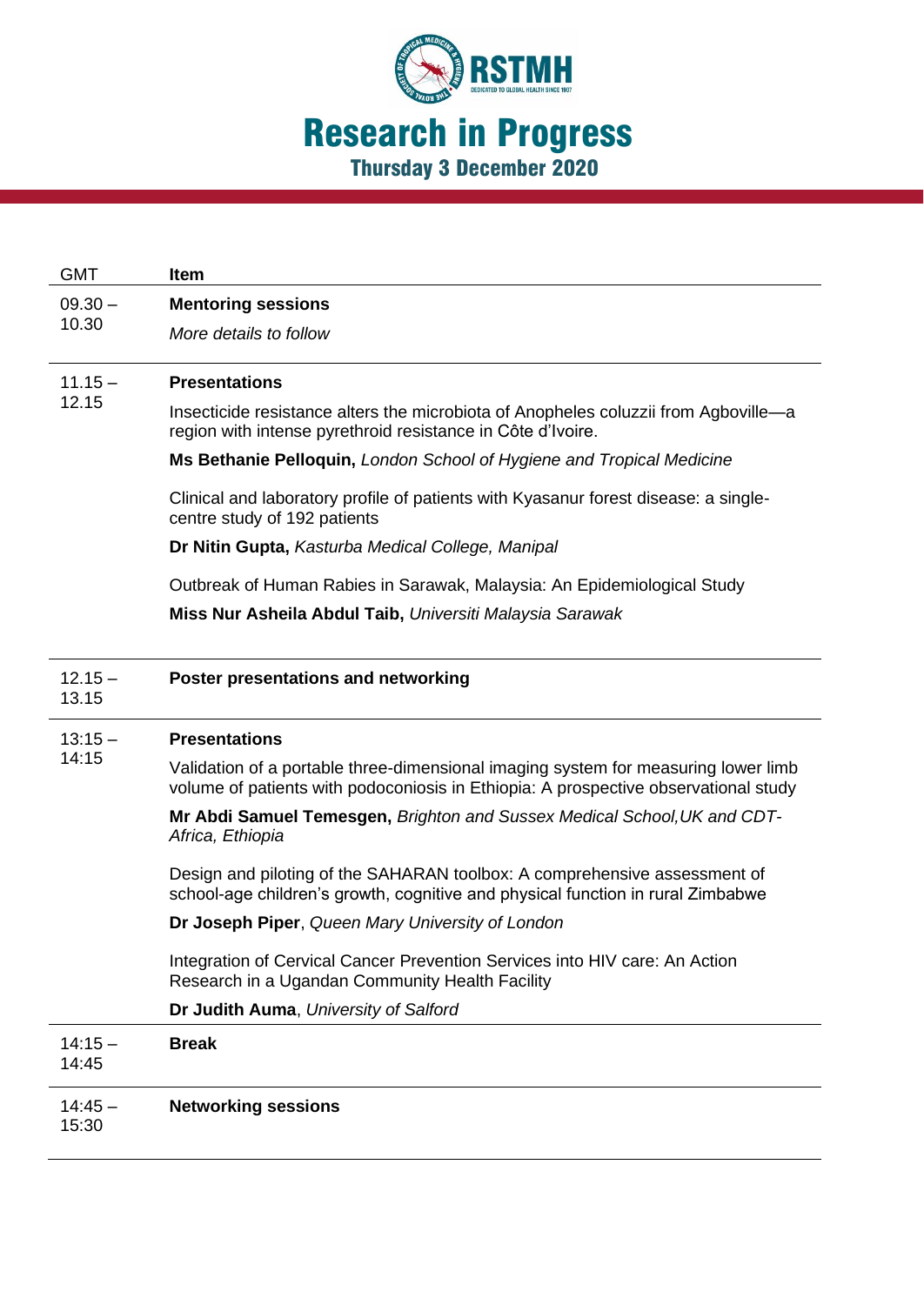

| $15:30 -$<br>16:00 | <b>Presentations</b><br>HIV-associated Neurocognitive Disorder: an Investigation using Structural<br>Neuroimaging in a c-ART Treated Tanzanian Cohort<br><b>Miss Lucy McDonald, Newcastle University</b><br>Characterization of the early life microbiota member Bifidobacterium Isolated from<br><b>Exclusively Breastfed Malawian Children</b><br>Ms Angeziwa Chunga Chirambo, Malawi Liverpool Wellccome Trust Clinical<br><b>Research Programme</b> |
|--------------------|---------------------------------------------------------------------------------------------------------------------------------------------------------------------------------------------------------------------------------------------------------------------------------------------------------------------------------------------------------------------------------------------------------------------------------------------------------|
| $16:00 -$<br>16:30 | Keynote lecture - Chalmers medal speech<br>Epidemiology, diagnostics, laboratory networks, logistics & procurement<br>Dr Katharina Kranzer<br>Clinical Associate Professor in Infectious Disease Epidemiology, London School of<br>Hygiene and Tropical Medicine and Honorary Clinical Consultant Microbiologist at<br>the University College London                                                                                                    |
| $16:30 -$<br>17:30 | <b>Break</b>                                                                                                                                                                                                                                                                                                                                                                                                                                            |
| $17:30 -$<br>18:30 | <b>Mentoring sessions</b><br>More details to follow                                                                                                                                                                                                                                                                                                                                                                                                     |

# **Poster presentations**

#### **P.01**

The Neurological effects of Ascariasis on children in LMICs: A Systematic review

**Esther Bassey**, *University of Uyo, Nigeria*

#### **P.02**

Antibody Dependent Cellular Cytotoxicity Profiling of Ov-DKR Vaccine Target, Against River **Blindness** 

**Gemuh Serri**, *University of Buea, Cameroon*

#### **P.03**

Determinants of soil-transmitted helminth infections among pre-school-aged children in Gamo Gofa zone, Southern Ethiopia: a case-control study

**Mekuria Asfaw**, *Arba Minch University, Ethiopia*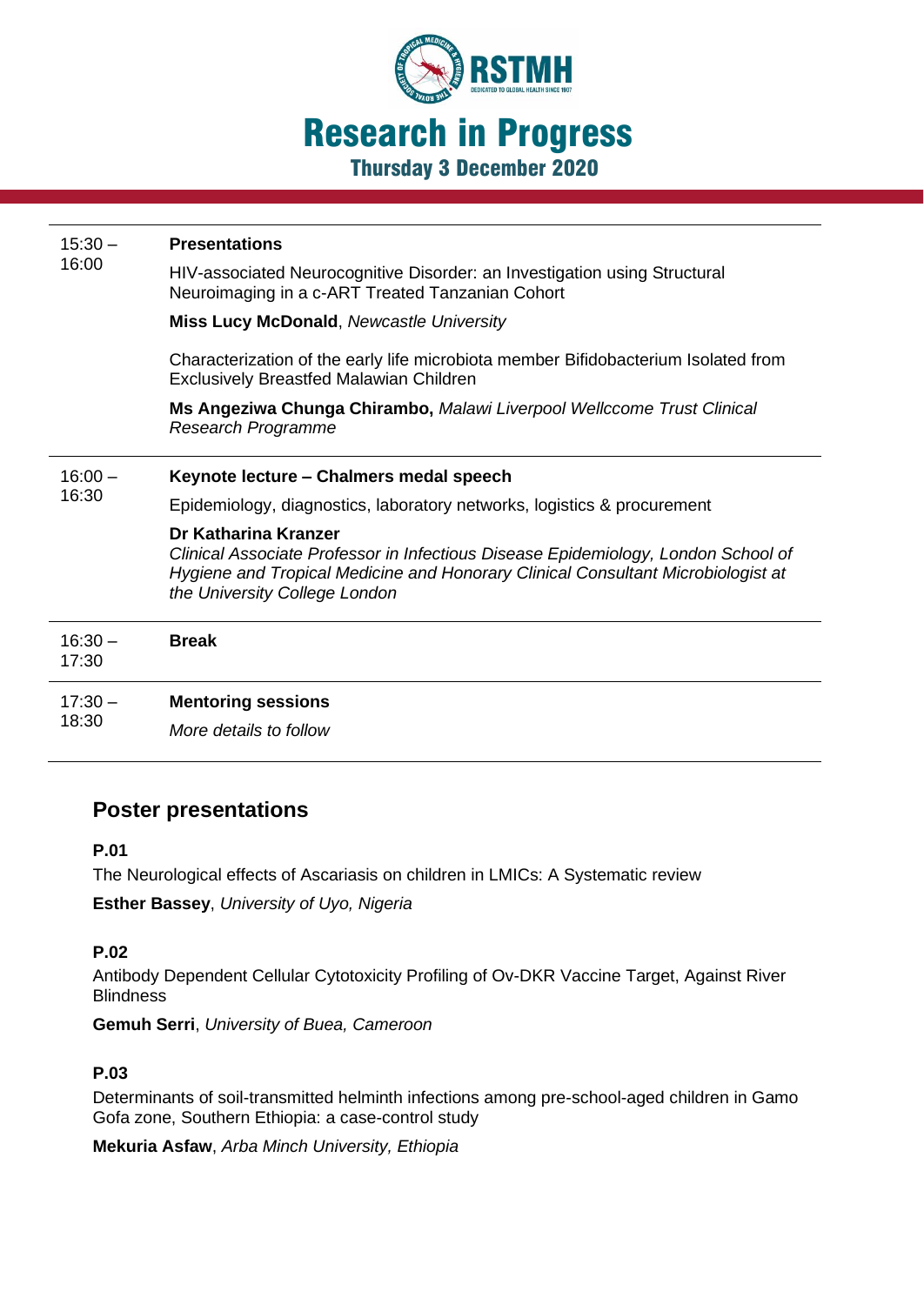

#### **P.04**

Development and Application of a Recombinase Polymerase Amplification Assay for On-site Screening and Differentiation of Viral Hemorrhagic Fevers during Outbreaks

**Sima Rugarabamu**, *Sokoine University of Agriculture, Tanzania*

#### **P.05**

Optimisation of nucleic acid-based diagnostics to detect species of the zoonotic helminth Strongyloides in reservoir hosts Celebes crested macaques

**Marion Head**, *University of Southampton, UK.*

#### **P.06**

Emerging P. vivax malaria infections and Evidence of Duffy Binding Protein Gene Duplication in Plasmodium vivax Field Isolates in Sudan

**Safaa Mahgoub**, *Institute of Endemic Diseases University of Khartoum, Sudan*

## **P.07**

Parasite excretory secretory products(ESPs) may be responsible for Onchocerca Associated Epilepsy (OAE)

**Momnougui Sonia**, *University of Buea, Cameroon*

#### **P.08**

Development of a framework to improve neglected tropical diseases surveillance and response at the sub-national level in Kenya

**Arthur Kipkemoi Saitabau Ng'etich**, *University of Pretoria, South Africa*

#### **P.09**

Modelling the spatial distribution of mycetoma in Sudan

**Rowa Hassan**, *Mycetoma Research Centre, Sudan*

## **P.10**

Spatial risk factors influencing occurrence of anthrax outbreaks in Karnataka, India.

**Veena R**, *ICAR – National Institute of Veterinary Epidemiology and Disease Informatics, India*

# **P.11**

Rational design of a potent chimeric vaccine against Toxoplasmosis: implications in the One Health Concept

**Emmaculate Yaah Ntang**, *University of Buea, Cameroon*